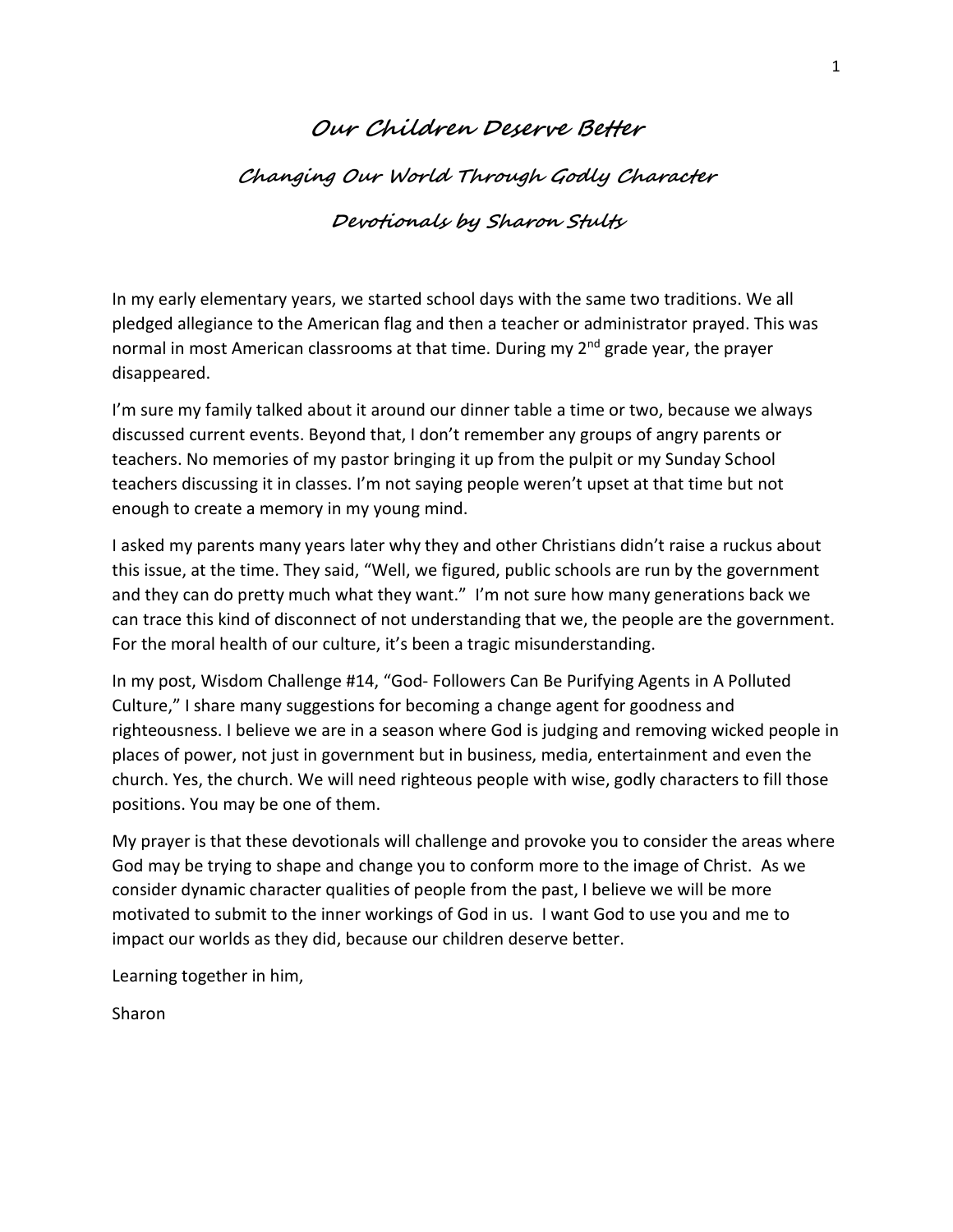# **Boldness -William Tyndale**

**The Verse:** "The wicked flee when no one pursues, but the righteous are bold as a lion," Proverbs 28:1 ESV.

**The Story:** Imagine your Bible written in a language you couldn't understand. All you would know about scripture is what pastors preached. That describes 16<sup>th</sup> century England during William Tyndale's lifetime when the Bible was primarily in Latin. Only the elite educated could read it. English law existed that prohibited printing a Bible in "common" languages.

Tyndale, a Protestant Reformer, wanted the scriptures accessible to everyone. He once said to a priest, "If God spares my life, ere many years pass, I will cause a boy that driveth the plow shall know more of the Scriptures than thou dost." Tyndale boldly declared his intentions to translate and print an English Bible. This put him on the hit list of church authorities and King Henry the VIII.

Tyndale did translate the Bible, but how did he print and distribute it without being arrested? With support from wealthy patrons and British sea merchants, he published 6,000 English Bibles in Germany and then smuggled them into England. They created such a stir, the king sent agents all over Europe to hunt for Tyndale and arrest him. Bishops and priests bought copies to burn them. Despite the danger, Tyndale kept printing and smuggling for years.

Finally, a false friend betrayed Tyndale's location. He was arrested and imprisoned for 18 months. After being tried and convicted of heresy, on October 6,1536 he was strangled and then burned at the stake. His last words were, "God, open the eyes of the King of England."

William Tyndale impacted not only the culture of his day but future generations as well. The Tyndale translation forms about 68% of the King James translation. His boldness opened the doorway for millions of people to read scripture for themselves. The price he paid for that godly boldness was life as an exile and death as a martyr.

**The Challenge:** Boldness for God is costly. Consequently, we might be hesitant to step up to his calling for us. Gideon was. Moses was. Just as God changed and empowered them, he can do the same for us*, if we will let him*. Our children deserve champions with the boldness of William Tyndale, people who will relentlessly pursue godly causes. Are we willing to let God do his work in us?

"Christ is with us til world's end. Let his little flock be bold therefore."

William Tyndale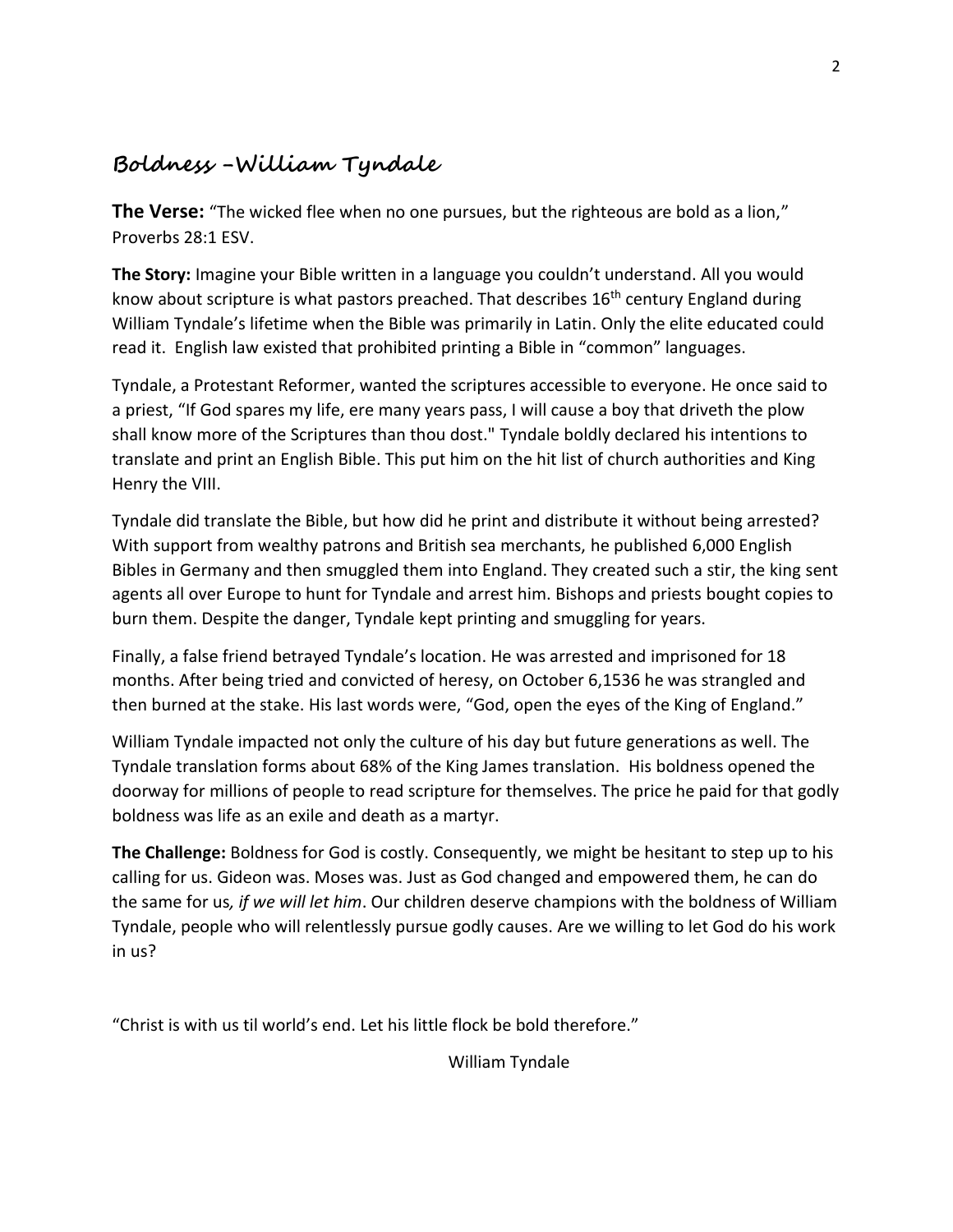### **Courage- Jim Eliot**

**The Verses:** "Have I not commanded you? Be strong and courageous. Do not be afraid; do not be discouraged, for the LORD your God will be with you wherever you go," Joshua 1:9-11 NIV.

**"** If you cling to your life, you will lose it, and if you let your life go, you will save it". Luke 17:33

**The Story:** On the last day of his life, missionary Jim Eliot's primary thoughts were only about communicating the gospel to the violent Auca (Waodoni) tribe of Ecuador. Known to be hostile, Jim still believed God called him to share the gospel with them. That day, Jim and four other missionaries flew into the jungle to make their second contact, with hope that Aucas would come out of and interact face to face, as they did on their first flight in.

Back home in the United States, some did not see Jim as courageous. With his charismatic speaking gifts, they believed his gifts were wasted in Ecuador's jungles. He should have pastored a large church or reached crowds as an evangelist. Others, familiar with Ecuador and the violence of these unreached tribes, thought him to be a fool. Before Jim's adventures in Ecuador, he developed the courage to face critics. Sometimes it can be harder to stand up for what we believe in with people who know us. Jim never faltered. God planted an undeniable love for the Aucas in his heart.

Sadly, one of the tribesmen the missionaries met on their first trip lied to the rest of the tribe about the motives of the Americans. Previously, an American oil company tried to displace the Aucas and harassed them terribly. When the missionaries landed and stepped out onto the jungle clearing again, ten Auca warriors ambushed them. On January 8, 1956, at the age of 28, Jim Eliot along with four other brave missionaries was slaughtered on a remote riverbank in the Ecuadorian jungle. Murdered by the very ones whom God placed in Jim's heart.

Days of silence passed before the missionary's families found out what happened to Jim and the others. Searching for and identifying the bodies didn't end until January 13.

Perhaps Jim's critics back home quietly felt vindicated. The gospel still had not penetrated the Auca tribe. Five precious lives sacrificed for nothing. That was not the end of this story, though. Through more sacrifice and courage from Jim's wife, Betty, and others, the message of God's love reached the Auca Indians. Hear the [story here.](https://www.thegospelcoalition.org/blogs/justin-taylor/they-were-no-fools-60-years-ago-today-the-martyrdom-of-jim-elliot-and-four-other-missionaries/) All of it began with Jim's decision to lay down an easier life and follow God's call into a dangerous one.

**The Challenge:** Is God trying to grow courage in you and me, so we can share our faith with people right around us who are hostile to God-followers and the message of Christ? It's always our choice to cooperate. Or not. I believe if we step out in faith, he'll change fearful to courageous.

*"He is no fool who gives what he cannot keep to gain that which he cannot lose." Jim Eliot*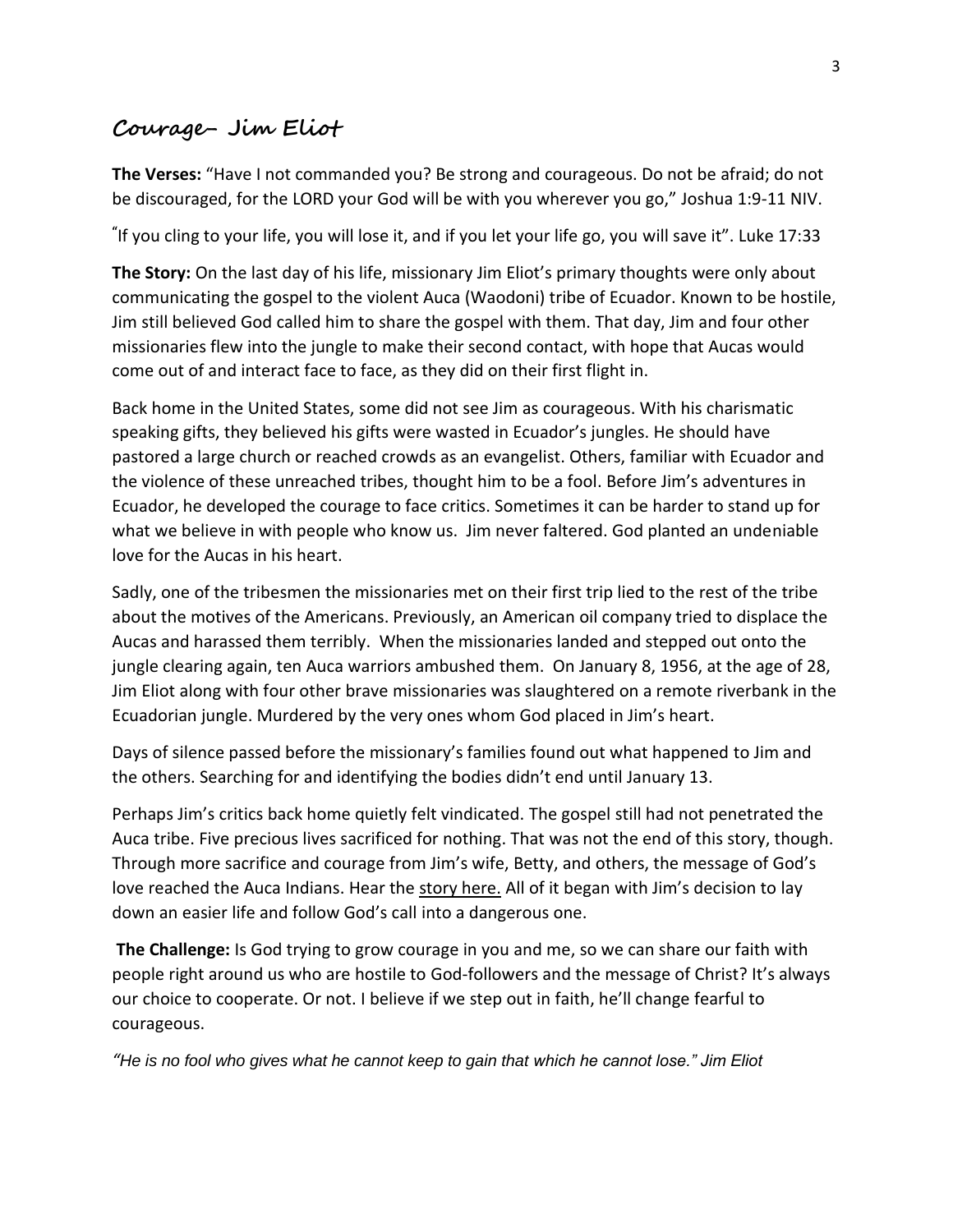#### **Compassion- Mark and Huldah Buntain**

**The Verse: "**When he saw the crowds, he had compassion on them because they were confused and helpless, like sheep without a shepherd," Matthew 9:36 NLT.

**The Story:** After returning to the states following five years with her missionary parents in Japan, young Huldah vowed she'd never live overseas again. Falling in love with Mark Buntain, an evangelist, challenged that vow just a few years later. In 1954, Mark and Huldah had only been married a couple years and become parents for the first time when Mark received a call to preach at a church in Calcutta, India for a year. The thought of bringing a newborn to a city known for its poverty and filth set Huldah back and the couple argued about whether to take the call. Eventually, Mark won Huldah over with a profound question. "Who else will go?"

After three months at sea and fresh ocean air, the sights and sounds of 1954 downtown Calcutta assaulted the young couple's senses. Businessmen and women brushed past filthy children playing with scrap metal and garbage, while their mothers sat on curbs nursing their infants. Sewage ran down the sides of many of the streets. Open air markets were dotted throughout the city with fly-covered meat next to exotic fruits, vegetables, and spices.

Emaciated homeless people, were sprawled on sidewalks, everywhere. The healthy stepped over and around them. As young parents, the most shocking sight for the Buntains were the hundreds of deformed children, with severe cataracts and cleft palates.

This display of human suffering and misery would be a culture shock for anyone from Western culture. For their year of service, many might choose to avoid the worst parts of Calcutta and confine themselves to the neighborhoods of their ministry assignment. Not the Buntains.

Moved by compassion, for those 365 days, Mark and Huldah not only faithfully served their assigned church, but they also created a catalogue of human needs for the city of Calcutta. Through letters they pleaded with people back home to help them meet some of those needs with finances, short term missionary service and prayers. Somebody needed to do something. Someone needed to care about the poorest of poor in Calcutta.

At the end of the twelve months, the Buntains realized that Calcutta had become home. The masses of poor, diseased and dying no longer shocked them. Instead, these precious people had entwined themselves into Mark and Huldah's hearts. They could not leave them.

The couple started several bold initiatives and in 1964 opened their very first school for 200 children. In 1989, tragedy struck, and Mark died suddenly of a brain hemorrhage while Huldah was visiting family in the states. Grief and feelings of inadequacy could have kept her there. Compassion and mercy brought her back to India where she went on to develop the extensive outreach of [Calcutta Mercy Ministries.](https://www.calcuttamercy.org/) Today this ministry serves thousands in Calcutta.

**The Challenge:** Compassion is often needed the most in the places that are most likely to repel us. We are faced with the choice of staying in safe places or stepping into need.

"Going doesn't count unless love motivates you. Loving doesn't count unless doing demonstrates." Huldah Buntain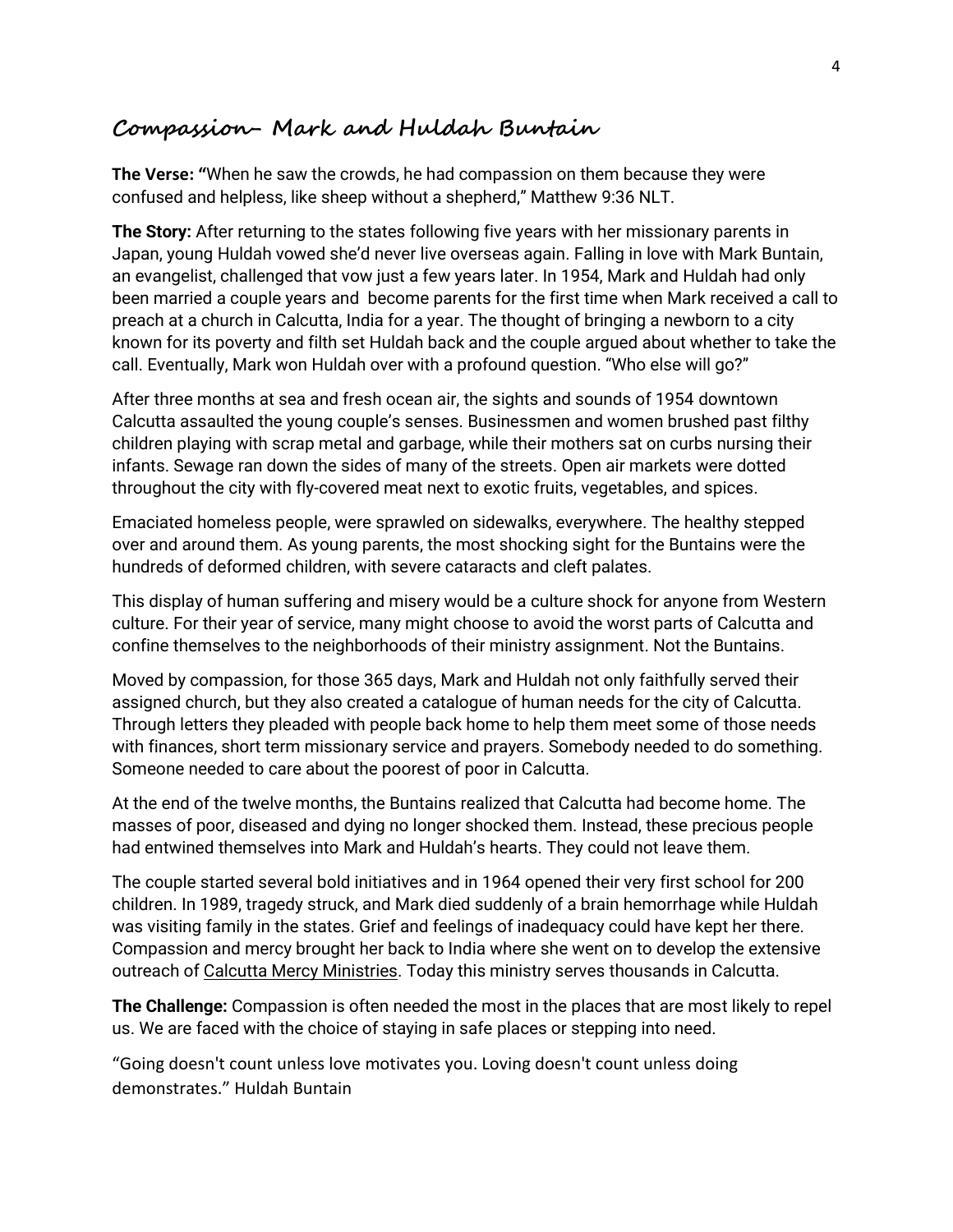### **Faith- George Muller**

**The Verse: "**If you believe, you will receive whatever you ask for in prayer," Matthew 21:22 NIV.

**The Story:** Arrogant. Gambler. Drunkard. Regularly skipped out on bills. The early life of George Muller gave no hint of the man of faith he would become. When God took hold of George's heart, the transformation was radical. He emptied his library of all books, except for the Bible. He became a pastor but refused a salary, the first step of growing his faith muscles. Prayer and faith in God's ability to provide kept his family fed, clothed, and housed.

In George's hometown of Bristol, England, thousands of orphans were homeless or forced into workhouses where they became slave labor. George and his wife, Mary, began taking girls home, in 1836, and rented little houses for them to live in. They dreamed of building a proper orphanage where children could be nurtured and taught God's Word.

George refused to go to men for donations but instead prayed daily for eighteen months that God would bring in funds needed to build a beautiful orphanage with every amenity. \$100,000 was received simply through prayer. That's fourteen million, in today's dollars.

Maintaining the orphanage and feeding and clothing the children became an ongoing faith walk for George and Mary. One night, Mary rushed into George's office and said, "We're out of milk. We have none for morning oatmeal." George stood up, took Mary's hand, and with two orphanage employees, began to pray that God would bring in provision for the needs of the morning. Many little mouths would be waiting for the protein and nourishment of that milk.

While they prayed, someone knocked on the door. When Mary answered, she was handed an envelope with more than enough money for the milk. Within minutes two more envelopes and a pledge for money arrived at the door. By now, this had become a typical experience for the Mullers, but their gratitude and joy always surged in these moments. To think of how God was most likely moving on hearts even before they prayed was wonderful.

George Muller cared for ten thousand orphans in his lifetime. Today, the George Muller Charitable Trust still meets the needs of the homeless and poor. They still adhere to George's model of trusting in God only to bring provision for the needs. Tens of thousands of lives have been changed in these two hundred years. Thousands destined for early deaths or lives of slavery and poverty have been given opportunity to create productive lives, some in full-time service to God themselves.

**The Challenge:** How many times do we shrink back from dreams God places in our hearts because we can't imagine how to resource them? Where could we go forward right now if we could trust God for resources as the Mullers did?

"Faith does not operate in the realm of the possible. There is no glory for God in that which is humanly possible. Faith begins where man's power ends." George Muller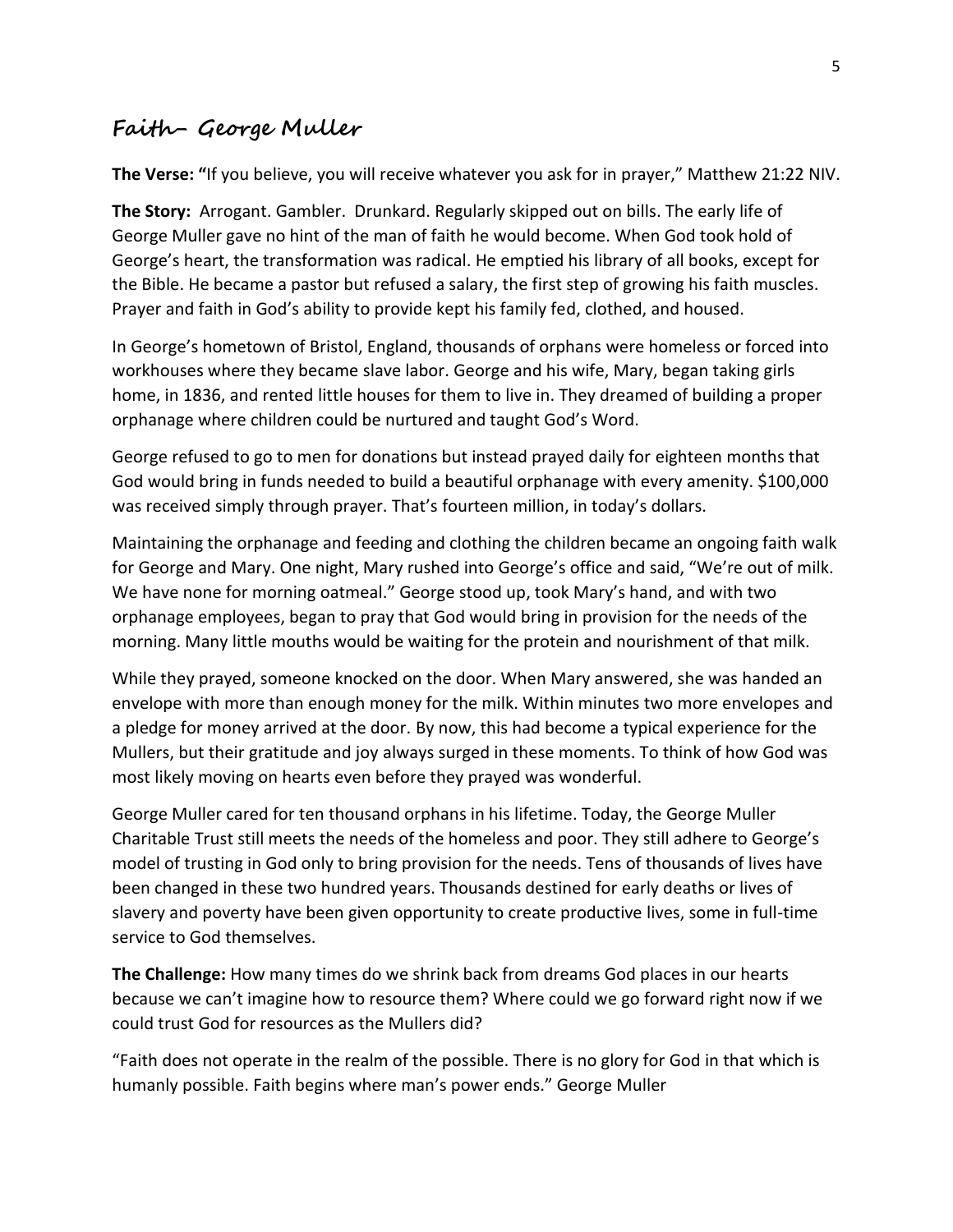#### **Justice- Dietrich Bonhoeffer**

**The Verse:** Learn to do right; seek justice. Defend the oppressed. Take up the cause of the fatherless; plead the case of the widow. Isaiah 1:17

**The Story:** To be a person of justice means to take personal responsibility for upholding what is right and true, no matter what everyone else around you might be doing. Dietrich Bonhoeffer is remembered for this quality. As a young pastor in Germany, during the 1930's, Dietrich watched Hitler's rise to power with anger. By now, Hitler's policies were well articulated, and Bonhoeffer found it amazing that many German pastors endorsed him as the new Chancellor. At only twenty-seven years old, Bonhoeffer gave a radio address denouncing Hitler and warning people of the dangers of his policies. His address was cut off halfway through.

As more and more churches fell in line with Hitler's policies and the persecution of the Jews, in discouragement, Bonhoeffer took a two-year preaching assignment at a German church in London. When God called him back to his home country, Dietrick continued to speak out against Naziism. In 1936, his license to teach was revoked and he was declared an enemy of the state.

For a few years, Bonhoeffer traveled through Germany secretly teaching groups of students who were opposed to the Nazi movement also. By 1939, in fear that he would be forced to declare an oath of allegiance to Hitler, Bonhoeffer ran from his country again, this time to the United States. Within two years he returned to his homeland, ashamed that he had run and not stood by the courage of his convictions.

Upon his return, Bonhoeffer became part of the German resistance movement. His belief that an unparalleled evil demanded a dramatic response. So, he began to travel throughout Germany, under the guise of visiting churches. His true mission was information gathering for a small portion of the German military that secretly plotted to remove Hitler from power. As part of his mission with the resistance, Bonhoeffer helped many Jews escape from Germany.

In 1943, the Gestapo uncovered the underground railroad, and Dietrich Bonhoeffer was arrested. After two years in military prisons, he was sent to the notorious Buchenwald concentration camp. A fellow prisoner, a British army officer wrote this about the pastor. "Bonhoeffer was different, just quite calm and normal, seemingly perfectly at his ease… his soul really shone in the dark desperation of our prison. He was one of the very few men I have ever met to whom God was real and ever close to him."

On April 8, 1945, Dietrich Bonhoeffer spent the morning in prayer and was then led up to the gallows where he was hanged with a wire, to prolong his suffering.

**The Challenge:** What are we willing to do to stand for justice and the rights of the persecuted? What are we willing to risk to obey God's command to defend the oppressed?

"The ultimate test of a moral society is the kind of world that it leaves to its children." Dietrich Bonhoeffer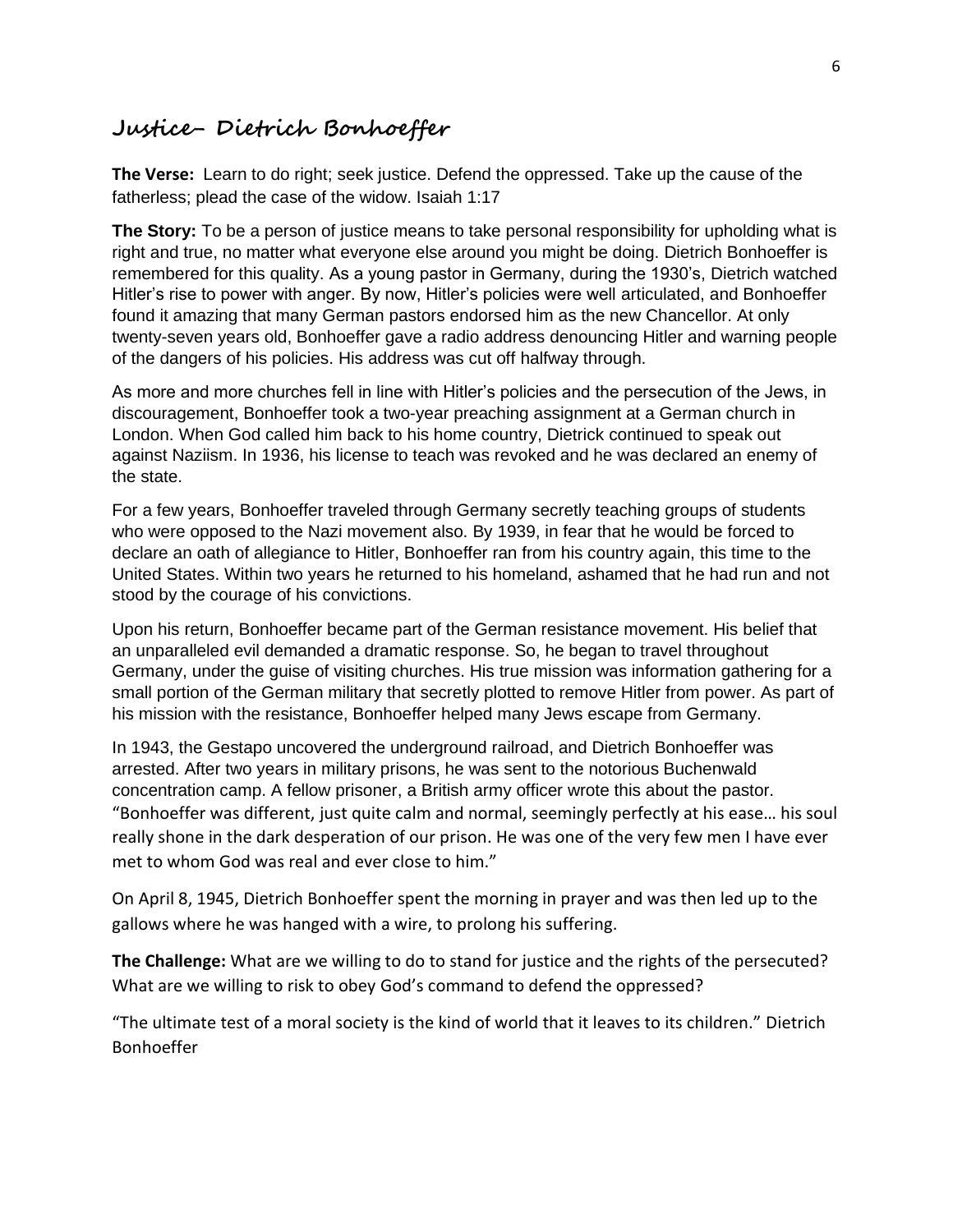#### **Determination- Harriet Tubman**

**The Verse: "**That is why, for Christ's sake, I delight in weaknesses, in insults, in hardships, in persecutions, in difficulties. For when I am weak, then I am strong," **-** 2 Corinthians 12:10 NIV.

**The Story:** Harriet Tubman escaped slavery from a Maryland plantation in 1849. When she arrived in the North she said, "I looked at my hands to see if I was de same person now I was free. Dere was such a glory ober eberything… and I felt like I was in heaven." After the hardships of slavery, it would be understandable if Harriet never returned to the South again, but gaining her own freedom was not enough. She wanted to help others gain hers.

With torture and death hanging over her head, if she was ever recaptured, Tubman made 19 trips back to the South and led out over 300 slaves. Many times, there were close calls with slave hunters and angry plantation owners. Sometimes the escaped slaves themselves became a danger as some wanted to turn back once they experienced the rigors and dangers of escaping. Tubman couldn't allow them to return and risk exposing everyone else under torture. She doggedly coaxed every slave she rescued to keep going, no matter what.

Slave holders put a 40,000-dollar bounty on her head but that didn't stop her. Fellow abolitionists and friends said that Harriet gained all her strength and determination from her relationship with God. Concerning being recaptured she said, "I can't die but once," and that become her motto. She knew how glorious life as a free person could be and she was determined to help as many as she could to experience that.

One of the most fascinating things about Tubman's journeys was that she gained all her directions and intel from God. When to go, where to go, who to trust, who not to trust, was knowledge she gained simply from listening to God. Fellow abolitionist, Thomas Garrett said of her, "I have never met any person of any color who had more confidence in the voice of God."

When the Civil War began, Tubman became a nurse, laundress, and spy for the Union forces in South Carolina. She was determined to give everything for the cause of abolishing slavery. At the end of the war, even after numerous honors, Harriet Tubman lived in poverty. It wasn't until 30 years later that she finally received a small government pension for her service to her country.

**The Challenge:** To rescue people from the physical bondage of human trafficking and substance addiction is a dangerous, messy process. To lead sinners, out of their bondage to Satan, into the light of Christ's love, can be a hot mess too. What kind of determination will it take to overcome all the obstacles and even the resistance from the prisoners themselves?

"I always tole God,'I'm gwine [going] to hole stiddy on you, an' you've got to see me through.'"

Harriet Tubman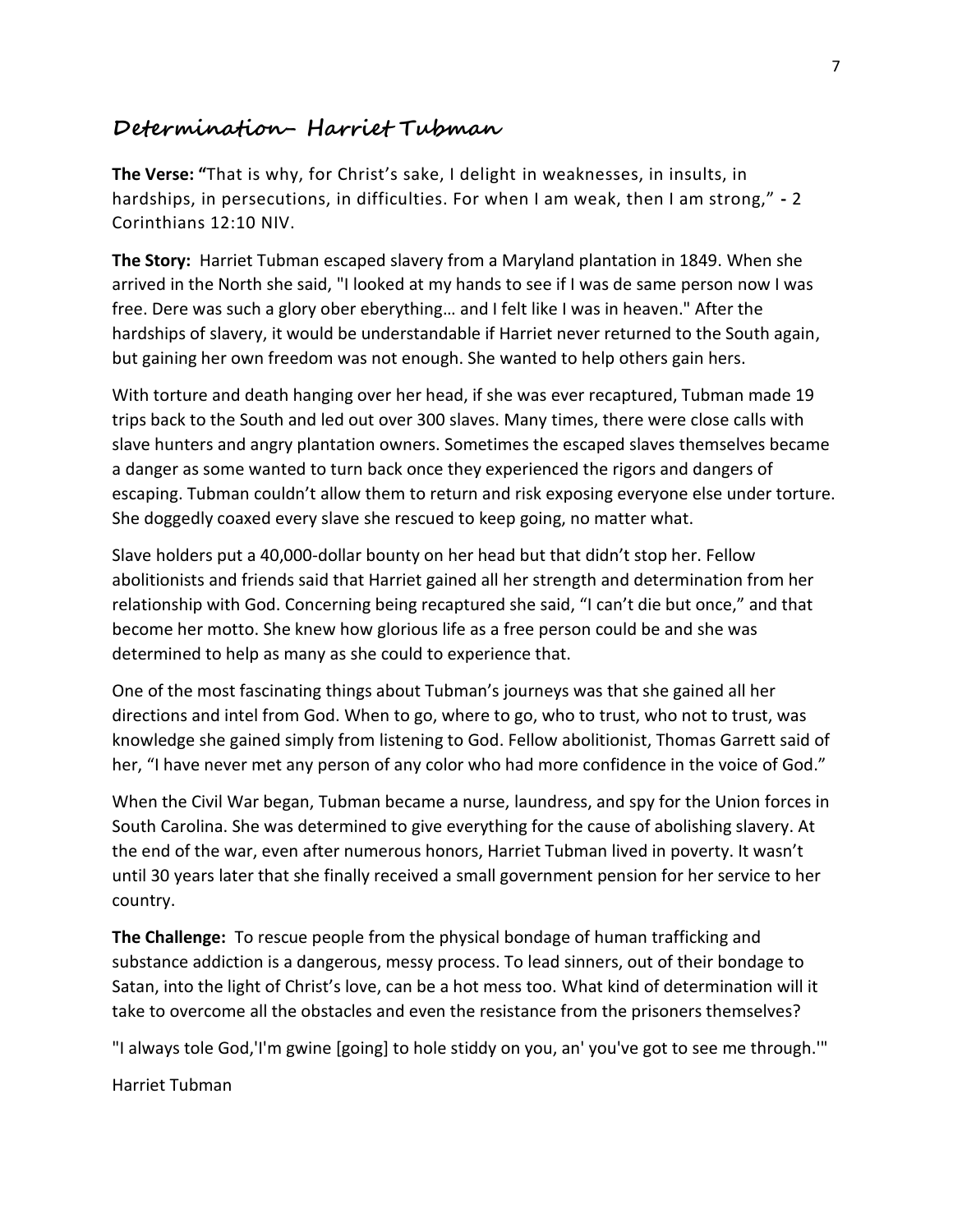### **Creativity- Harriet Beecher Stowe**

**The Verse:** "As for these four youths, God gave them learning and skill in all literature and wisdom, and Daniel had understanding in all visions and dreams, Daniel 1:17 NIV.

**The Story:** The written word and spoken word can be a persuasive force for good, or for evil, depending on who is speaking or writing. In Harriet Beecher Stowe's hand it became a catalyst for an awakening to the evils of slavery. President Lincoln said of her, when he met her, "So you're the little woman who wrote the book that made this great war."

"Uncle Tom's Cabin" was not the cause of the Civil War, but it did jolt millions of people into revelation about the life of a slave. Harriet's upbringing by abolitionist parents prepared her for her destiny, but she had to carve time out of her schedule to write.

Wife to a Bible college professor with health issues and mother to seven, Stowe still set time to write. To describe herself, she said she was, "a little bit of a woman, just as thin and dry as a pinch of snuff; never very much to look at in my best days and very much used-up by now, a mere drudge with few ideas beyond babies and housekeeping." Nevertheless, during those busy child-rearing years, Stowe honed her writing skills.

She wrote a collection of short stories and a book about the pilgrims during those years and experienced literary success. Her wise husband understood that his wife possessed the talent to write significant books that could alter societies and, "change the mind of the West for the coming generation," about slavery. He encouraged her to slip away to write frequently.

During her early years, Stowe lived in Cincinnati, just across the river from slaveholding Kentucky. She watched the drama between slave owners and slaves unfold firsthand and, as part of the underground railroad, helped a number of slaves escape. Many years later during a church service, as a successful author she suddenly saw the entire death scene from "Uncle Tom…" in her head. She wrote the story that preceded that scene from there.

Stowe originally wrote the story as 40 installments in a magazine, but it was then translated into 23 languages. When it came out in book form, it sold a million copies before the Civil War started. It remains today as a classic that reveals the ridiculous ironies, prejudices and misapplied scriptures that fostered the American slave system.

**The Challenge:** Creativity takes time and tenacity. First efforts are often not that great and many folks back away from creative endeavors because they decide they are not "talented enough." How might God want to alter a society through the creativity of someone reading this devotional?

"I did not write it. God wrote it. I merely did his dictation." Harriet Beecher Stowe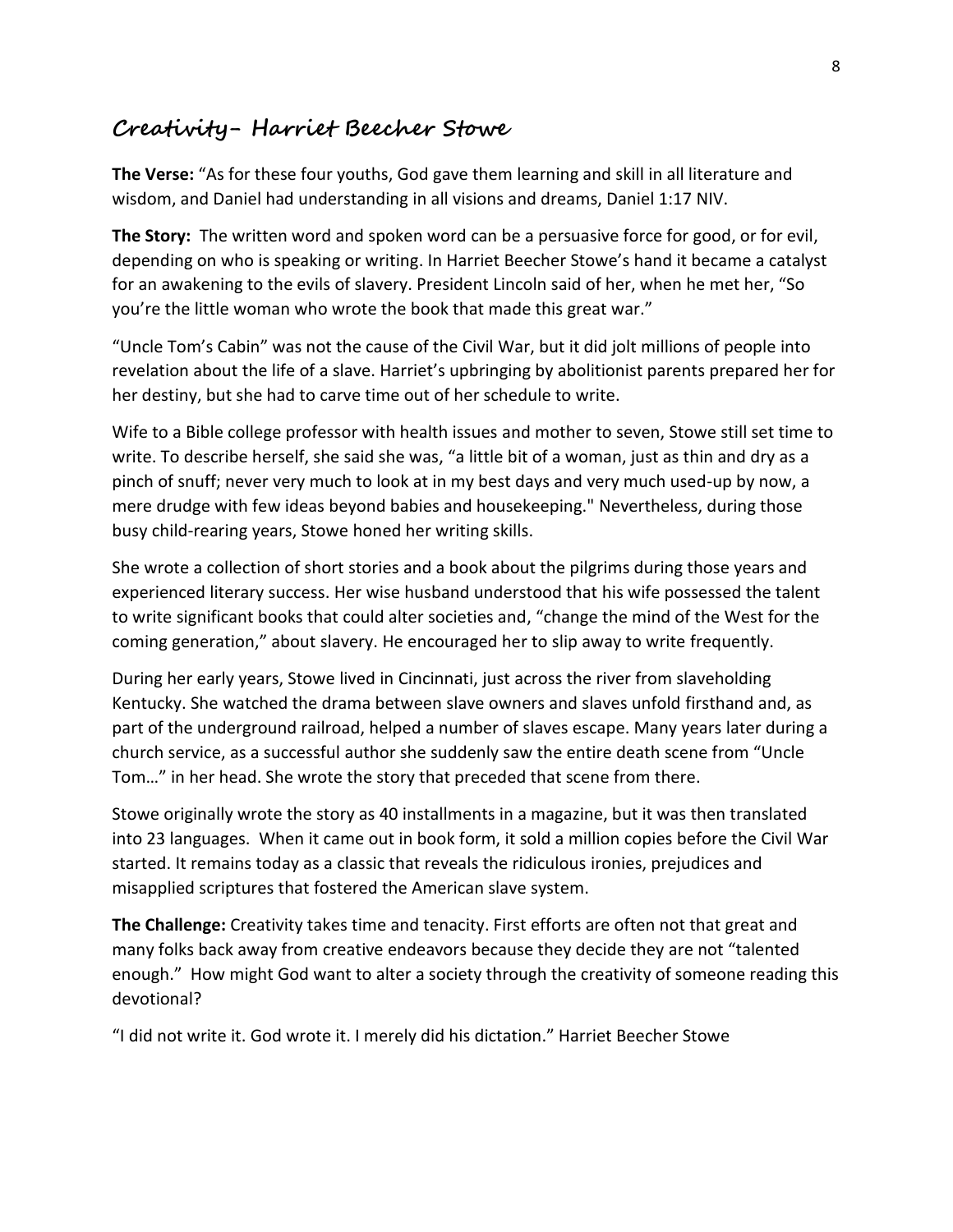### **Forgiveness- Jacob DeShazer**

**The Verse: "**For if you forgive other people when they sin against you, your heavenly father will also forgive you," Matthew 6:14 NIV.

**The Story:** On April 18, 1942 18 crewmen dubbed "Doolittle's Brigade," executed a courageous daytime bombing raid on Japan that changed the course of World War 2. Although the raid didn't cause that much physical damage, the effect on American moral was phenomenal. Corporal Jacob DeShazer was on the last plane in the formation. Once they completed their mission, the plane no longer had enough fuel to land at an airfield controlled by allies. The crew was forced to bail out over Japanese territory where they were captured immediately.

For 40 months, Jacob and his surviving crew members were tortured, starved, beaten, and kept in solitary confinement. In desperation, Jacob begged his captors to allow him to have a Bible. When the Japanese finally brought him one, months later, they told him he could only have it for three weeks. Jacob read eagerly and was particularly drawn to passages that talked about forgiveness. He said, "I discovered that God had given me new spiritual eyes and that when I looked at the enemy officers and guards who had starved and beaten my companions and me so cruelly, I found my bitter hatred for them changed to loving pity. I realized that these people did not know anything about my Savior and that if Christ is not in a heart, it is natural to be cruel."

After the war, Jacob attended Bible college and received a degree in biblical literature. Determined to share the gospel with his former enemies, he returned to Japan as a pastor and served there for 30 years, sharing the gospel with his story of forgiveness and love. During that time, he wrote a gospel tract entitled, "I Was A Prisoner of Japan," which was distributed around the world.

In 1950, the tract fell into the hands of a most unlikely reader, Mitsuo Fuchida, the Japanese pilot who led the attack on Pearl Harbor. Reading the remarkable story of Jacob's torture and imprisonment and his forgiveness for his captors, broke the hard shell of Mitsuo's heart and he accepted Jesus Christ as his savior that day. Only heaven will tell the full story of all the souls brought into the kingdom because Jacob DeShazer chose to forgive and then spend the rest of his life acting on that attitude of love.

**The Challenge:** As we think of people who have wronged us, maybe horribly, it is entirely normal that we might not want to be around them at all. What if some of us are being called by God to return to those who have harmed us, as Jacob did, to let them know we've forgiven them and to share God's love with them?

"…if we are given the commandment to love one another, it is surely possible for us actually to do so. Since God has given the commandment to love, our part of the transaction is to put forth an effort and try to have love for others." Jacob DeShazer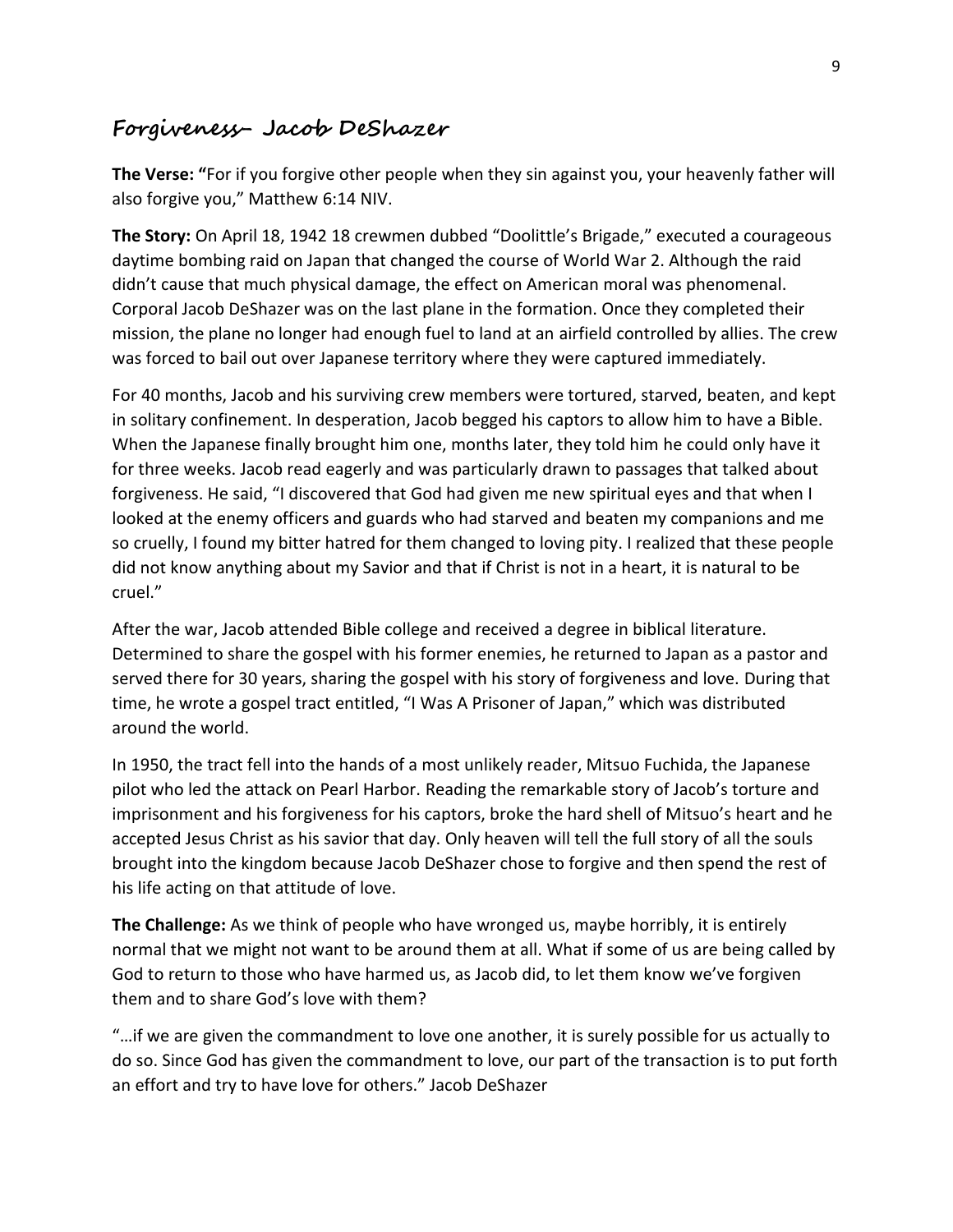# **Initiative and Innovation- Dwight L. Moody**

**The verse: "**Behold, I am doing a new thing; now it springs forth, do you not perceive it? I will make a way in the wilderness and rivers in the desert," Isaiah 43:19 ESV.

Dwight L. Moody gave no indication in early years that he'd be remembered as one of the most influential and innovative evangelists of the 19<sup>th</sup> century.

As an ambitious, young shoe salesman, Moody's life goal was to make 100,000 dollars. In today's dollars that's 2 million. After he was led to Christ by a friend, Moody's eyes turned in other directions, to places of poverty and need. He especially noticed the children in Chicago's slums, who seemed to have no connection with a church.

At the age of 21, in 1858, Moody established a children's Sunday School in the heart of one of Chicago's worst slums, in North Market Hall. He drew children in with candy and pony rides and the adults with prayer meetings and English-speaking classes, since most were immigrants. The Sunday School grew into a church. People were attracted to the new thing God was doing in a slum. By 1861, Moody left his shoe business to devote himself to social work entirely. He used to say to people, "If you can truly convince a man that you love him, you have won him."

In 1871, the Great Chicago Fire destroyed Moody's home and church. As he looked to God for new direction on how to rebuild, he had an encounter with the presence of God that was so strong he cried out, on a sidewalk in the middle of Chicago's Wall Street, "Hold Lord, it is enough." In those moments, God called Moody out of social work and into evangelism.

When he was 36, a door opened for him to begin preaching in the British Isles in 1873, to small crowds. As conversions multiplied, soon Moody addressed crowds of thousands. To meet the needs of locations and peoples, Moody became inventive with evangelism strategies. He created the door-to-door neighborhood canvas concept, the ecumenical approach of recruiting local churches to help with the crusade, the rental of large buildings for crusades, seeking financial support from local businesses, featuring a crusade soloist, and providing a room for counseling seekers. No other evangelist had ever used such methods before.

When the Chicago 1893 World Exhibition decided to stay open on Sundays many churches boycotted. Not Moody. "Let us open so many preaching places and present the gospel so attractively that people will want to come and hear it," he declared. In one day there, 130,000 people attended his services.

**The Challenge:** We can become so comfortable with our church systems; we miss the new things God might be doing for several reasons. We are afraid of failure and looking foolish and we are not paying attention to God's new thing. What might happen if we paid better attention and stopped worrying about failure?

"Our greatest fear should not be of failure, but of succeeding at something that doesn't really matter." Dwight L. Moody